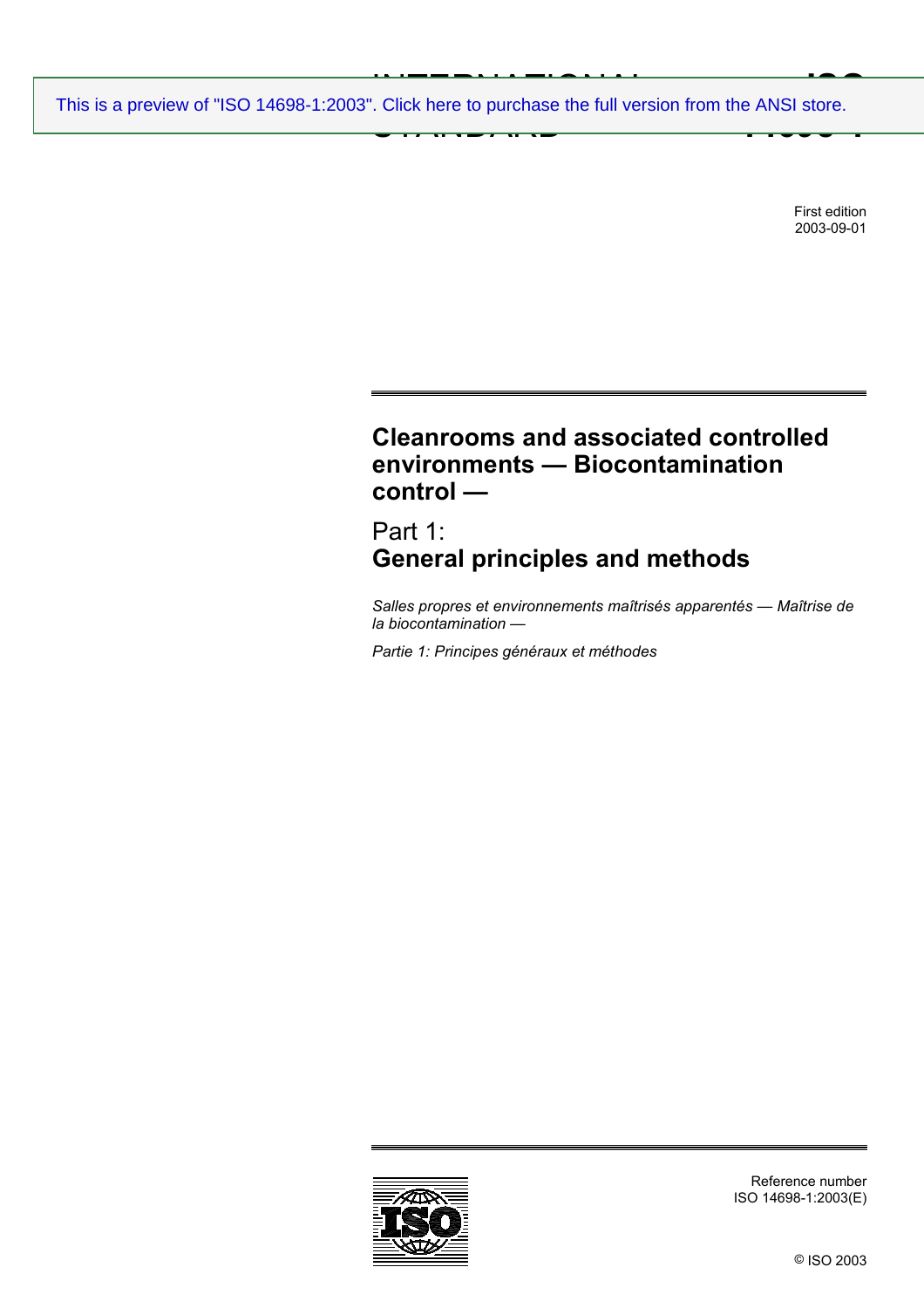#### **PDF disclaimer**

This PDF file may contain embedded typefaces. In accordance with Adobe's licensing policy, this file may be printed or viewed but shall not be edited unless the typefaces which are embedded are licensed to and installed on the computer performing the editing. In downloading this file, parties accept therein the responsibility of not infringing Adobe's licensing policy. The ISO Central Secretariat accepts no liability in this area.

Adobe is a trademark of Adobe Systems Incorporated.

Details of the software products used to create this PDF file can be found in the General Info relative to the file; the PDF-creation parameters were optimized for printing. Every care has been taken to ensure that the file is suitable for use by ISO member bodies. In the unlikely event that a problem relating to it is found, please inform the Central Secretariat at the address given below.

© ISO 2003

All rights reserved. Unless otherwise specified, no part of this publication may be reproduced or utilized in any form or by any means, electronic or mechanical, including photocopying and microfilm, without permission in writing from either ISO at the address below or ISO's member body in the country of the requester.

ISO copyright office Case postale 56 • CH-1211 Geneva 20 Tel. + 41 22 749 01 11 Fax + 41 22 749 09 47 E-mail copyright@iso.org Web www.iso.org

Published in Switzerland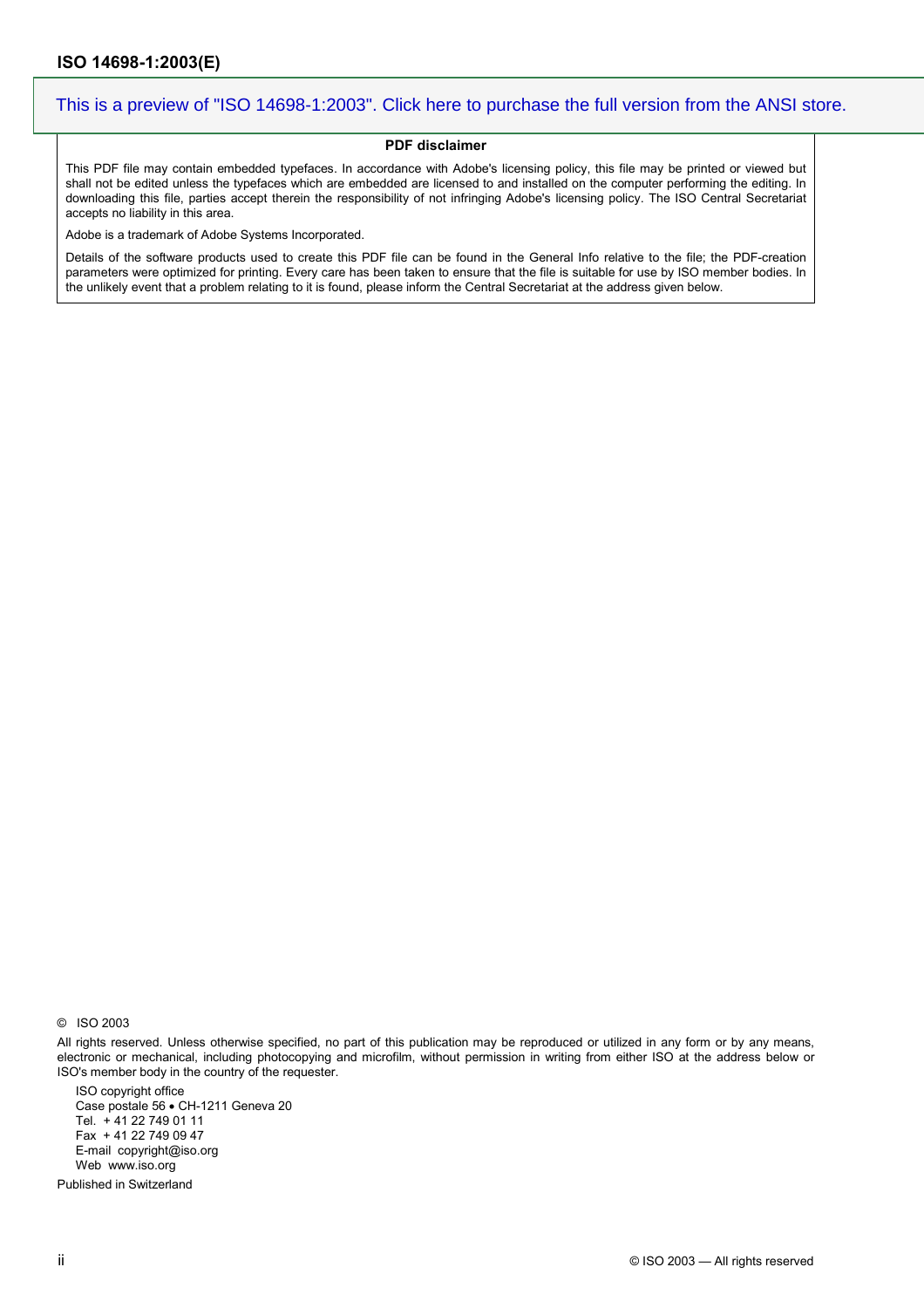## **Contents**

| 1                                                                              |  |
|--------------------------------------------------------------------------------|--|
| $\mathbf{2}$                                                                   |  |
| 3                                                                              |  |
| 4                                                                              |  |
| 5                                                                              |  |
| 6                                                                              |  |
| 7                                                                              |  |
| 8                                                                              |  |
| 9                                                                              |  |
|                                                                                |  |
|                                                                                |  |
| Annex C (informative) Guidance on determining biocontamination of surfaces  18 |  |
|                                                                                |  |
|                                                                                |  |
|                                                                                |  |
|                                                                                |  |
|                                                                                |  |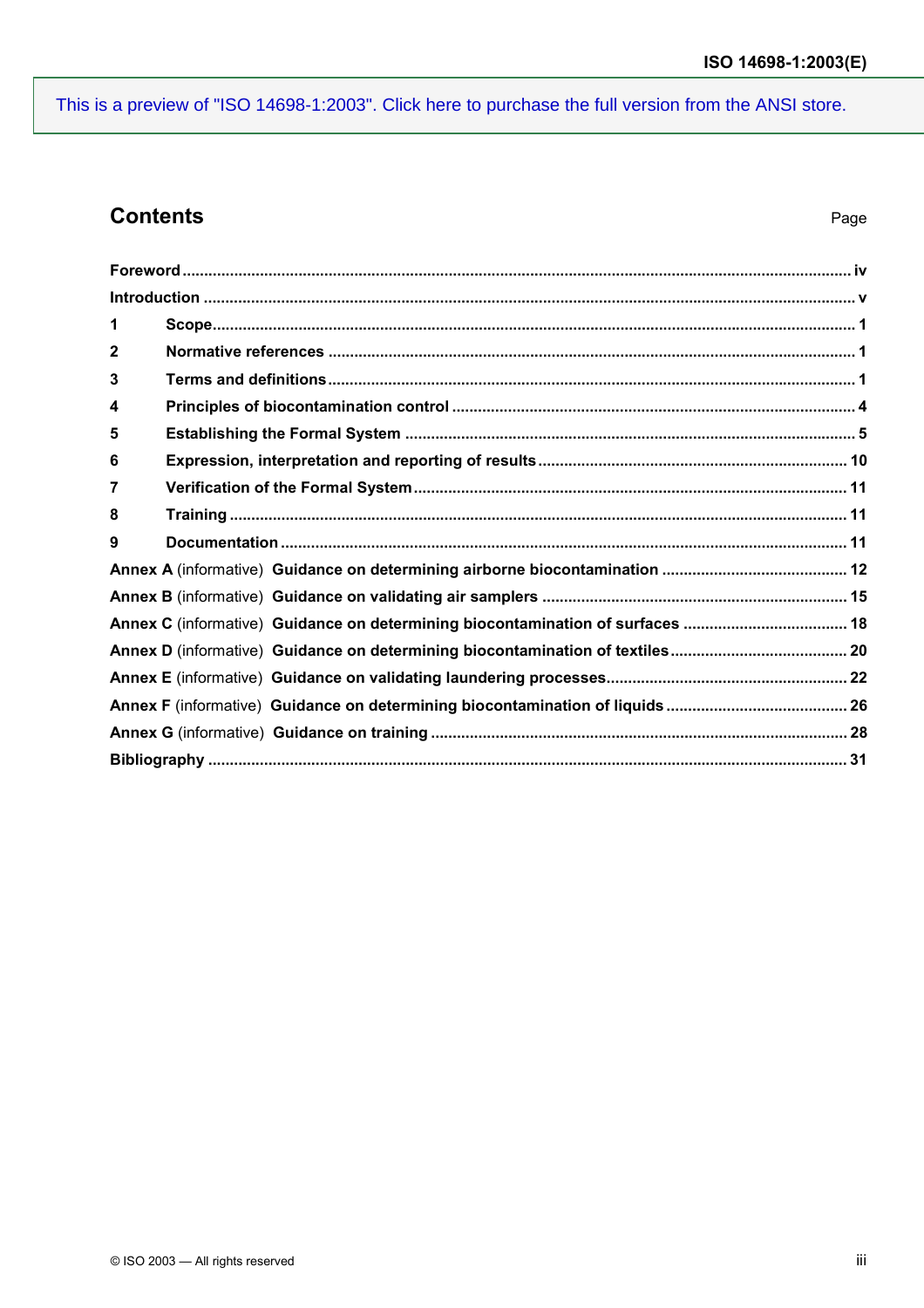### **Foreword**

ISO (the International Organization for Standardization) is a worldwide federation of national standards bodies (ISO member bodies). The work of preparing International Standards is normally carried out through ISO technical committees. Each member body interested in a subject for which a technical committee has been established has the right to be represented on that committee. International organizations, governmental and non-governmental, in liaison with ISO, also take part in the work. ISO collaborates closely with the International Electrotechnical Commission (IEC) on all matters of electrotechnical standardization.

International Standards are drafted in accordance with the rules given in the ISO/IEC Directives, Part 2.

The main task of technical committees is to prepare International Standards. Draft International Standards adopted by the technical committees are circulated to the member bodies for voting. Publication as an International Standard requires approval by at least 75 % of the member bodies casting a vote.

Attention is drawn to the possibility that some of the elements of this document may be the subject of patent rights. ISO shall not be held responsible for identifying any or all such patent rights.

ISO 14698-1 was prepared by Technical Committee ISO/TC 209, *Cleanrooms and associated controlled environments*.

ISO 14698 consists of the following parts, under the general title *Cleanrooms and associated controlled environments — Biocontamination control*:

- *Part 1: General principles and methods*
- *Part 2: Evaluation and interpretation of biocontamination data*